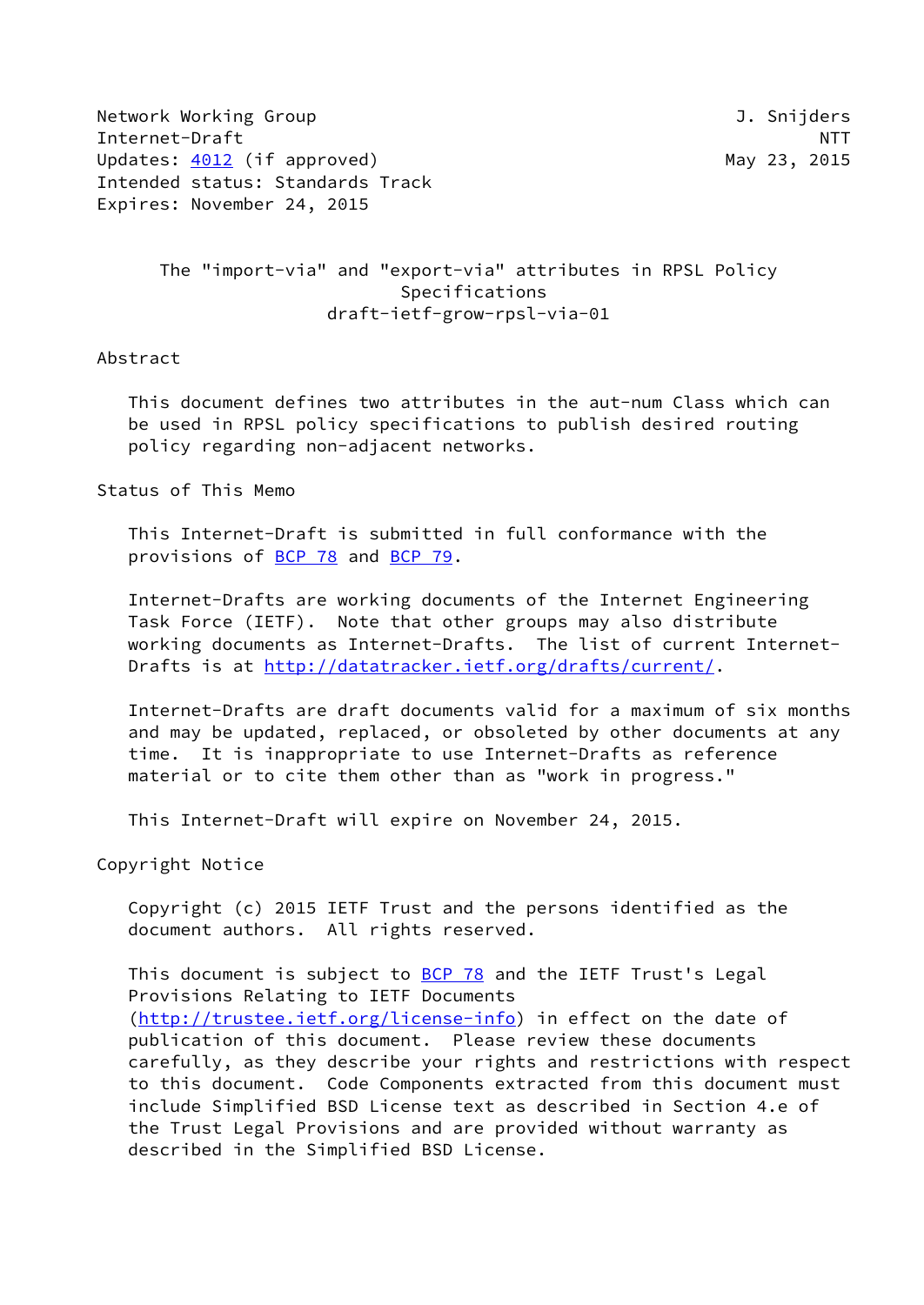<span id="page-1-1"></span>

| Internet-Draft |  | The via attributes in RPSL |  | May 2015 |  |
|----------------|--|----------------------------|--|----------|--|
|                |  |                            |  |          |  |

## Table of Contents

|                  |                                            | $\overline{2}$ |
|------------------|--------------------------------------------|----------------|
| 2.               |                                            | $\overline{2}$ |
| 3.               |                                            | $\overline{3}$ |
| $\overline{4}$ . | Import and Export Via Syntax and Semantics | $\overline{3}$ |
| 5.               |                                            | $\overline{4}$ |
| 6.               |                                            | $\overline{5}$ |
| 7.               |                                            | 6              |
| 8.               |                                            | 6              |
| 9.               |                                            | 6              |
|                  |                                            | 6              |
|                  | Normative References<br>10.1.              | $\overline{1}$ |
|                  | 10.2. Informative References               | $\mathbf{I}$   |
|                  |                                            | $\mathbf{I}$   |
|                  |                                            | 9              |
|                  | Appendix $C$ . Document Change Log         | 9              |
|                  | Author's Address<br>10                     |                |

# <span id="page-1-0"></span>[1](#page-1-0). Introduction

The Routing Policy Specification Language [[RFC4012](https://datatracker.ietf.org/doc/pdf/rfc4012)] allows operators to specify routing policies regarding directly adjacent networks through various import and export attributes. These attributes only apply to directly adjacent networks.

 This document proposes to extend RPSL according to the following goals and requirements:

- o Provide a way for network (A) to describe what an adjacent network (B) could use as routing policy towards its adjacent networks (C, D, E .. N).
- o The extension should be backward compatible with minimal impact on existing tools and processes, following **Section 10.2 of [RFC2622]**.

 The addition of the "import-via" and "export-via" attributes in the aut-num Class will especially help participants of Multi-Lateral Peering services to inform the intermediate autonomous system what routing policy should be applied towards other participants.

<span id="page-1-2"></span>[2](#page-1-2). Notational Conventions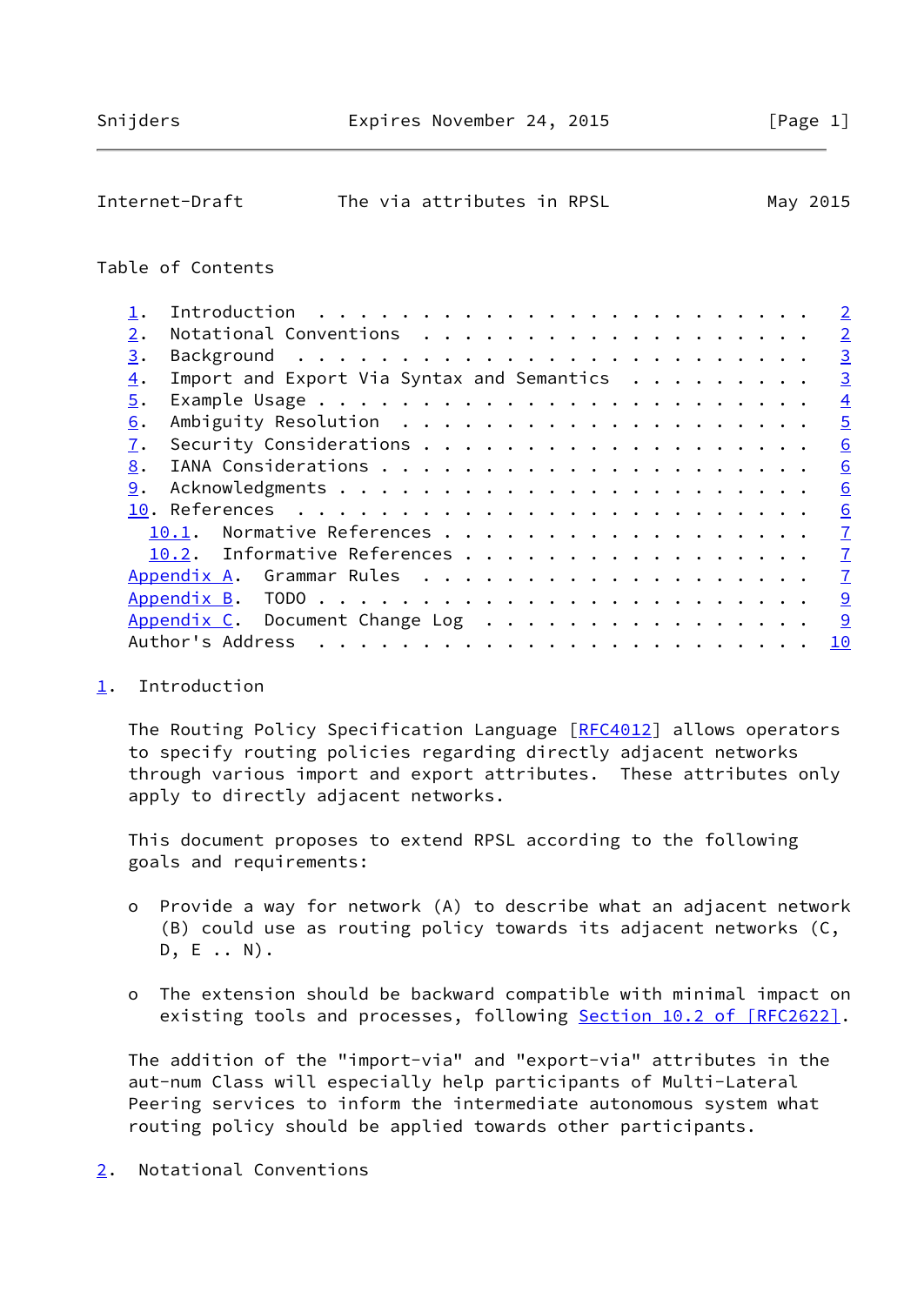The key words "MUST", "MUST NOT", "REQUIRED", "SHALL", "SHALL NOT", "SHOULD", "SHOULD NOT", "RECOMMENDED", "NOT RECOMMENDED", "MAY", and "OPTIONAL" in this document are to be interpreted as described in [\[RFC2119](https://datatracker.ietf.org/doc/pdf/rfc2119)].

| Snijders | Expires November 24, 2015 | [Page 2] |
|----------|---------------------------|----------|
|          |                           |          |

<span id="page-2-1"></span>

| Internet-Draft |  | The via attributes in RPSL |  |  |  | May 2015 |
|----------------|--|----------------------------|--|--|--|----------|
|----------------|--|----------------------------|--|--|--|----------|

## <span id="page-2-0"></span>[3](#page-2-0). Background

 The via keyword specifically benefits operators who were assigned a 32 bit AS Number and transit providers when participating in Multi- Lateral Peering Agreements facilitated by a Route Server.

 Often Route Server operators overload BGP Communities [[RFC1997](https://datatracker.ietf.org/doc/pdf/rfc1997)]) to facilitate signaling of desired routing policy between the participants and the Route Server. Because BGP Communities have a length of 32 bit, it is not possible to signal a 32 bit AS Number coupled with an action. In practise this means Route Server participants who use a 32 bit AS Number cannot specifically be included or excluded during path distribution calculations on the Route Server unless a mapping system is applied.

 Transit providers often have a routing policy which states that the transit provider does not want to exchange paths with its downstream customers through Route Servers via public Internet Exchanges. The import-via and export-via attributes allow transit providers to participate in Multi-Lateral Peering services while instructing Route Server operators through a simple routing policy specification that paths should not be distributed to downstream customers and reducing the likelihood of Path Hiding on the Route Server.

<span id="page-2-2"></span>[4](#page-2-2). Import and Export Via Syntax and Semantics

The two attributes can be used within the aut-num class.

 import-via: export-via: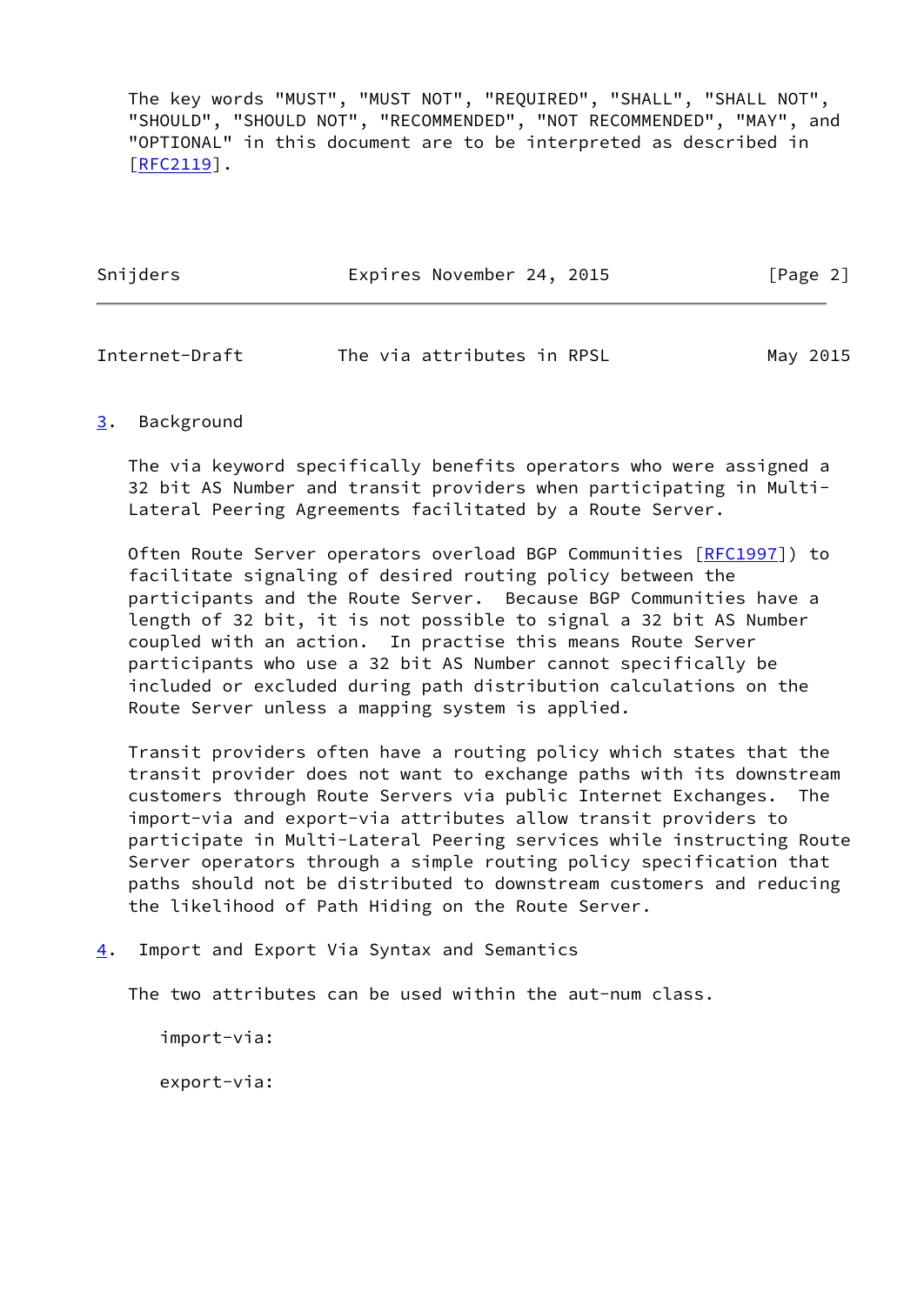# Snijders **Expires November 24, 2015** [Page 3]

<span id="page-3-0"></span>Internet-Draft The via attributes in RPSL May 2015

The syntax for these attributes is as follows:

Attribute Value **Type** import-via [protocol <protocol-1>] [into <protocol-2>] optional, [afi <afi-list>] multi-valued <mp-peering-1> from <mp-peering-2> [action <action-1>; ... <action-N>;] . . . <mp-peering-3> from <mp-peering-M> [action <action-1>; ... <action-N>;] accept <mp-filter> [;] export-via [protocol <protocol-1>] [into <protocol-2>] optional, [afi <afi-list>] multi-valued

 <mp-peering-1> to <mp-peering-2> [action <action-1>; ... <action-N>;] . . . <mp-peering-3> to <mp-peering-M> [action <action-1>; ... <action-N>;] announce <mp-filter> [;]

#### Figure 1

 The import-via and export-via attributes are optional, and should be ignored by implementations which do not support interpretation of those attributes. The syntax closely mimics the mp-import and mp- export attributes described in Section [2.5 of \[RFC4012\],](https://datatracker.ietf.org/doc/pdf/rfc4012#section-2.5) with the exception that before the "from" and "to" keywords an <mp-peering> is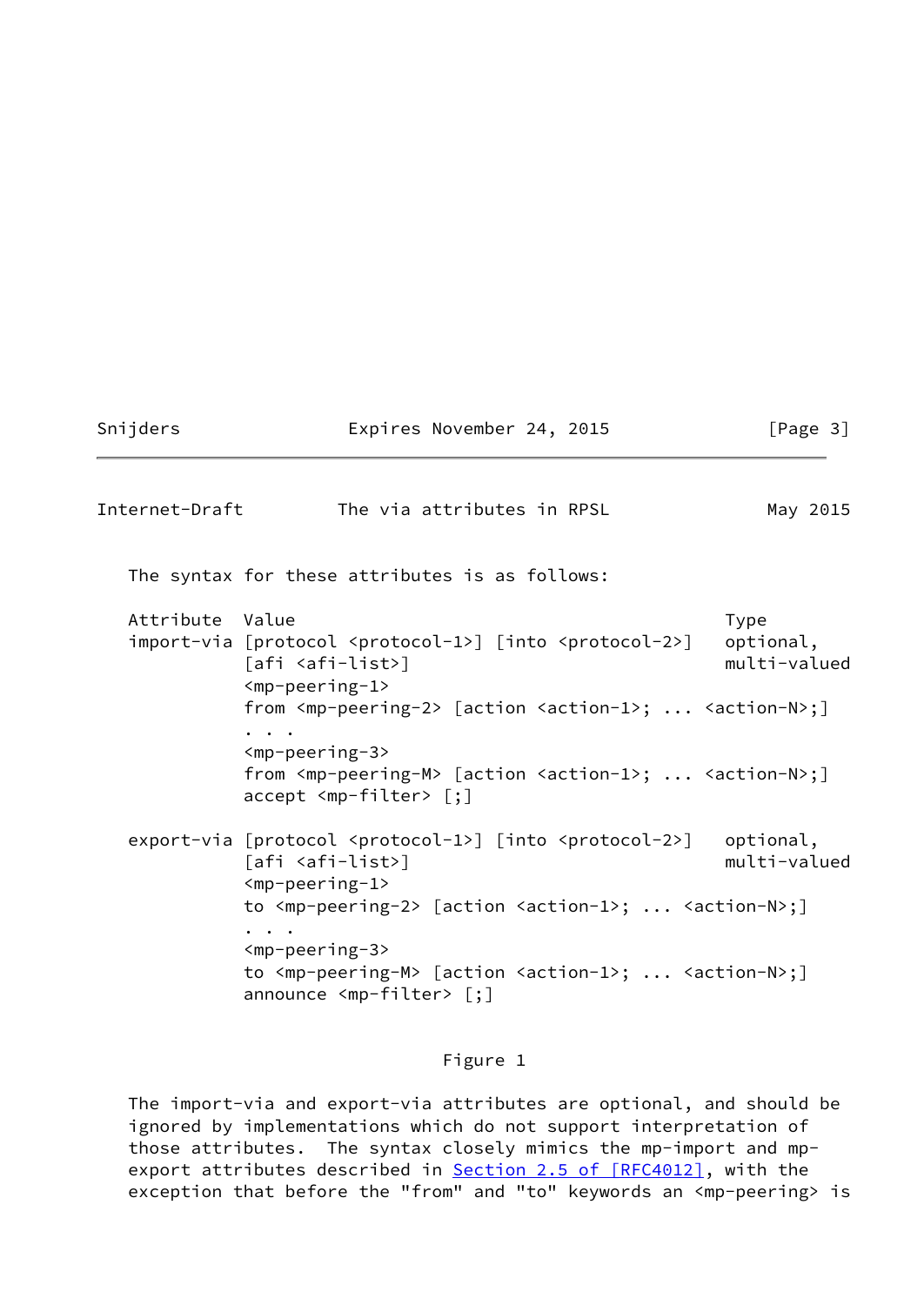defined to indicate the common AS between two non-adjacent networks.

In the above example <peering-1> and <peering-3> are directly adjacent networks, for instance a Multi-Lateral Peering service. <peering-2> is a non-adjacent network.

<span id="page-4-0"></span>[5](#page-4-0). Example Usage

<span id="page-4-1"></span>

| Snijders                 | Expires November 24, 2015                                                          | [Page 4] |
|--------------------------|------------------------------------------------------------------------------------|----------|
| Internet-Draft           | The via attributes in RPSL                                                         | May 2015 |
| Putting it all together: |                                                                                    |          |
| aut-num: AS15562         |                                                                                    |          |
| import-via: AS6777       | from AS15562<br>action $pref = 2;$<br>accept AS-SNIJDERS                           |          |
| export-via: AS6777       | to AS15562 action community. = ${15562:40}$ ;<br>announce AS-SNIJDERS              |          |
|                          | import-via: AS15562:AS-ROUTESERVERS<br>from AS15562:AS-CUSTOMERS<br>accept NOT ANY |          |
|                          | export-via: AS15562:AS-ROUTESERVERS<br>to AS15562:AS-CUSTOMERS announce NOT ANY    |          |
| import-via: AS6777       | from AS4247483647<br>accept AS4247483647                                           |          |
| export-via: AS6777       | to AS4247483647 action community.={15562:40};<br>announce AS-SNIJDERS              |          |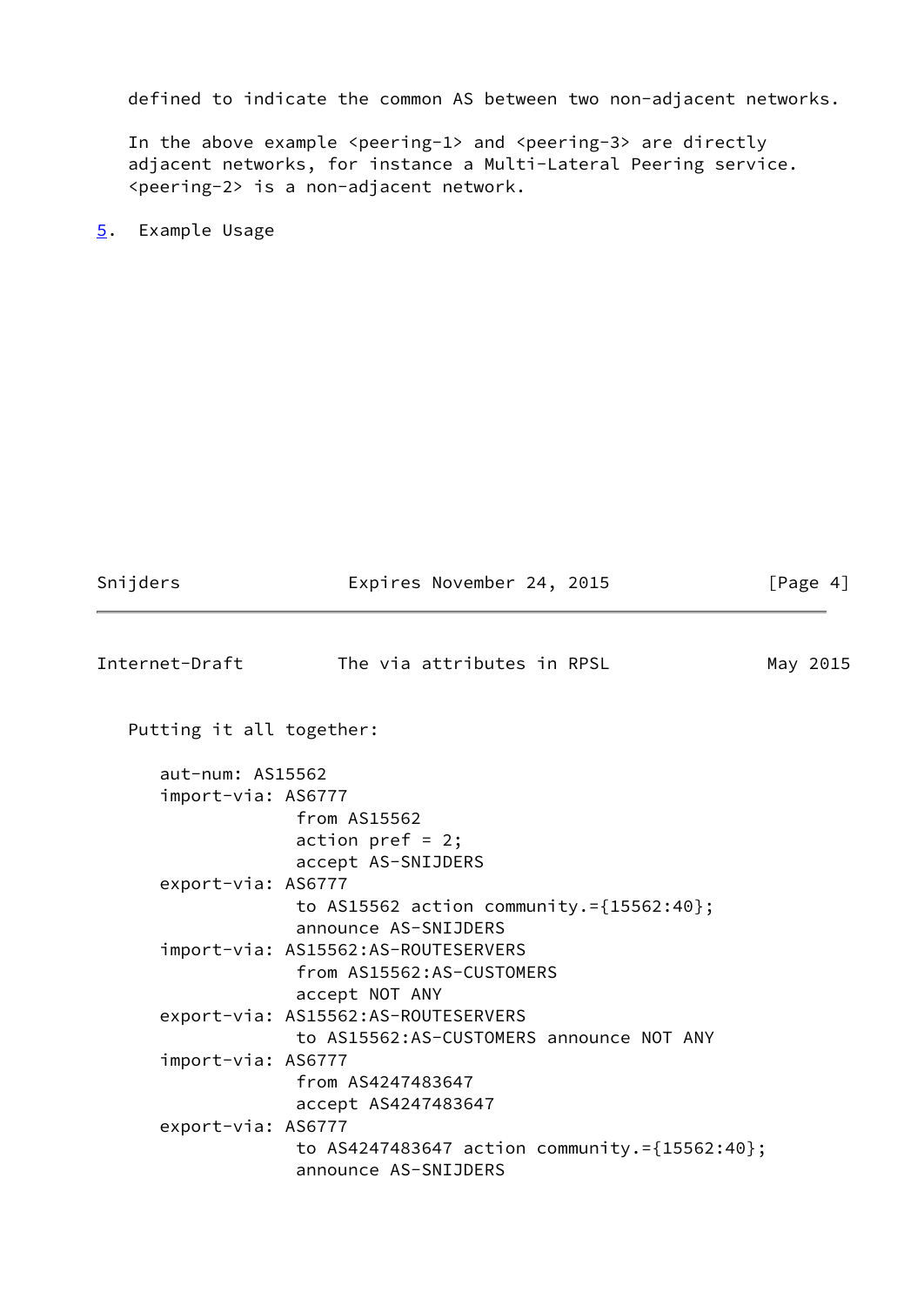#### Figure 2

 In the above examples AS15562 and AS15562 are Route Server participants. AS4247483647 is a participant who has been assigned a 32 bit AS Number. AS6777 functions as a Route Server [\[I-D.ietf-idr-ix-bgp-route-server](#page-7-2)] and AS-SET AS15562:AS-ROUTESERVERS contains a list of Route Server AS Numbers. AS-SET AS15562:AS- CUSTOMERS contains a list of downstream transit customers from AS15562.

 The intention of the above policy would be to enable the exchange of NLRI's through AS6777 with two parties: AS15562 and AS4247483647, yet prevent the Route Server from distributing NLRI's announced by AS15562 towards customers of said network. Publishing the policy that AS15562 will not accept customer routes through the Route Server can help counteract the "path hiding" phenomenon as described in Section 2.3.1 of [\[I-D.ietf-idr-ix-bgp-route-server](#page-7-2)], as the Route Server now is informed which NLRI's should not be considered in the best path selection process.

<span id="page-5-0"></span>[6](#page-5-0). Ambiguity Resolution

 The same peering can be covered by more than one "via" policy attribute or by a combination of multi-protocol policy attributes, or multi-protocol policy attributes (when specifying IPv4 unicast policy) and the previously defined IPv4 unicast policy attributes.

| Snijders | Expires November 24, 2015 |  | [Page 5] |
|----------|---------------------------|--|----------|
|          |                           |  |          |

<span id="page-5-1"></span>Internet-Draft The via attributes in RPSL May 2015

 In these cases, implementations should follow the specification-order rule as defined in Section [6.4 of RFC 2622](https://datatracker.ietf.org/doc/pdf/rfc2622#section-6.4) [1]. Operators should take note that in order to break ambiguity, the action corresponding to the first peering specification is used.

Consider the following example regarding ambiguity resolution.

 aut-num: AS15562 export: to AS6777 195.69.144.255 announce AS15562 export-via: AS6777 195.69.144.255 to AS-AMS-IX-RS announce AS-SNIJDERS

#### Figure 3

 As both policy specifications cover the same peering with AS6777, specification-order rule is used and Route Server AS6777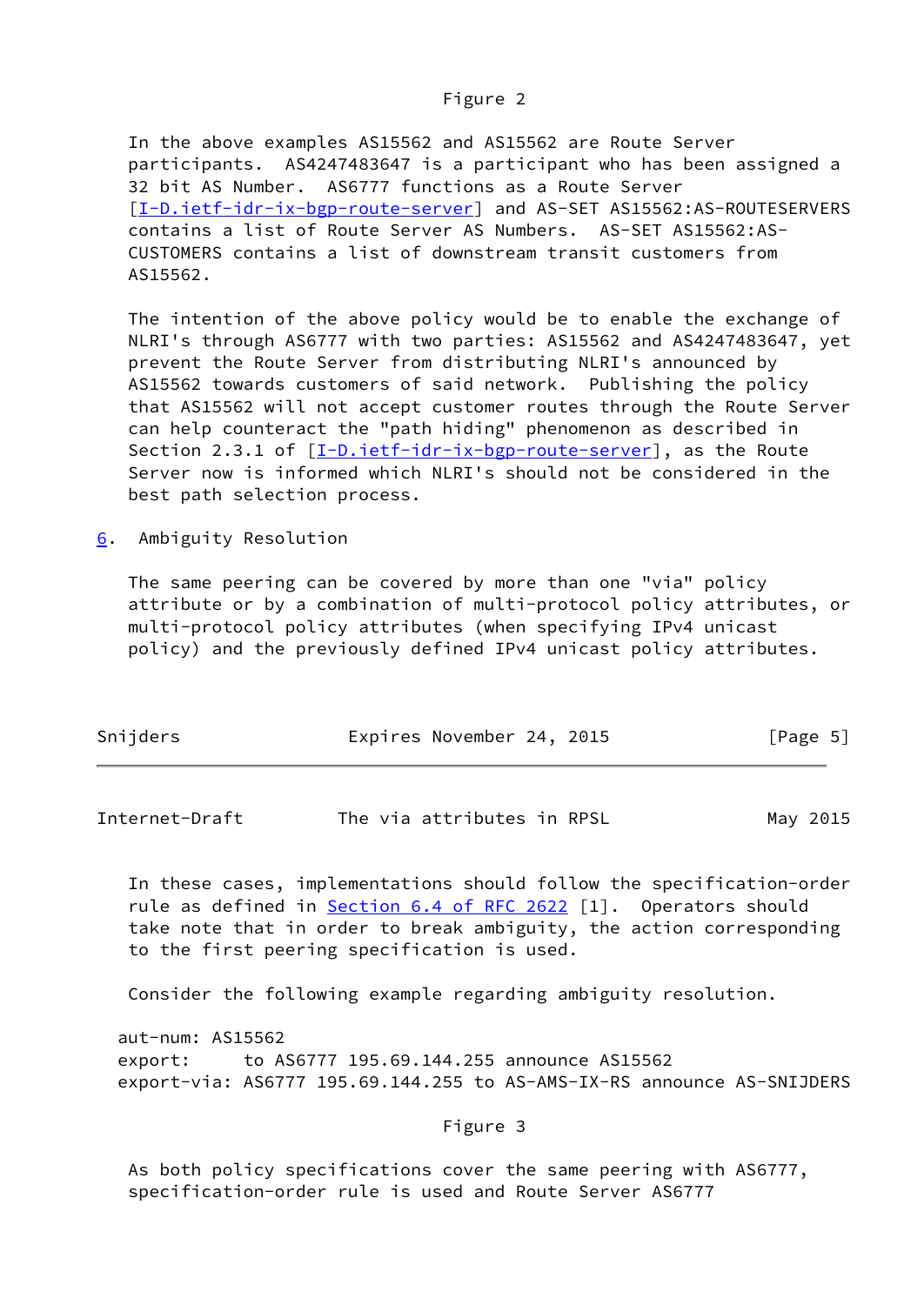195.69.144.255 should only accept AS15562, instead of AS-SNIJDERS, even though the export-via specification is more specific. If the intended policy was to announce all routes which can be resolved through AS-SNIJDERS on this particular peering, the operator should have specified:

 aut-num: AS15562 export-via: AS6777 195.69.144.255 to AS-AMS-IX-RS announce AS-SNIJDERS export: to AS6777 195.69.144.255 announce AS15562

#### Figure 4

<span id="page-6-0"></span>[7](#page-6-0). Security Considerations

There are no security considerations for this specification.

<span id="page-6-1"></span>[8](#page-6-1). IANA Considerations

This document has no IANA actions.

<span id="page-6-2"></span>[9](#page-6-2). Acknowledgments

 The author would like to thank Remko van Mook for confirming that "via" is a better keyword than 'through' or 'thru', Nick Hilliard for his unparalleled support, Jeffrey Haas for providing historic perspective, David Croft and Martin Pels for nitpicking.

<span id="page-6-3"></span>[10.](#page-6-3) References

<span id="page-6-5"></span><span id="page-6-4"></span>

| Snijders       | Expires November 24, 2015                                                                                   | [Page 6] |
|----------------|-------------------------------------------------------------------------------------------------------------|----------|
| Internet-Draft | The via attributes in RPSL                                                                                  | May 2015 |
|                | 10.1. Normative References                                                                                  |          |
|                | [RFC1997] Chandrasekeran, R., Traina, P., and T. Li, "BGP<br>Communities Attribute", RFC 1997, August 1996. |          |
|                | [RFC2119] Bradner, S., "Key words for use in RFCs to Indicate                                               |          |

Requirement Levels", [BCP 14](https://datatracker.ietf.org/doc/pdf/bcp14), [RFC 2119](https://datatracker.ietf.org/doc/pdf/rfc2119), March 1997.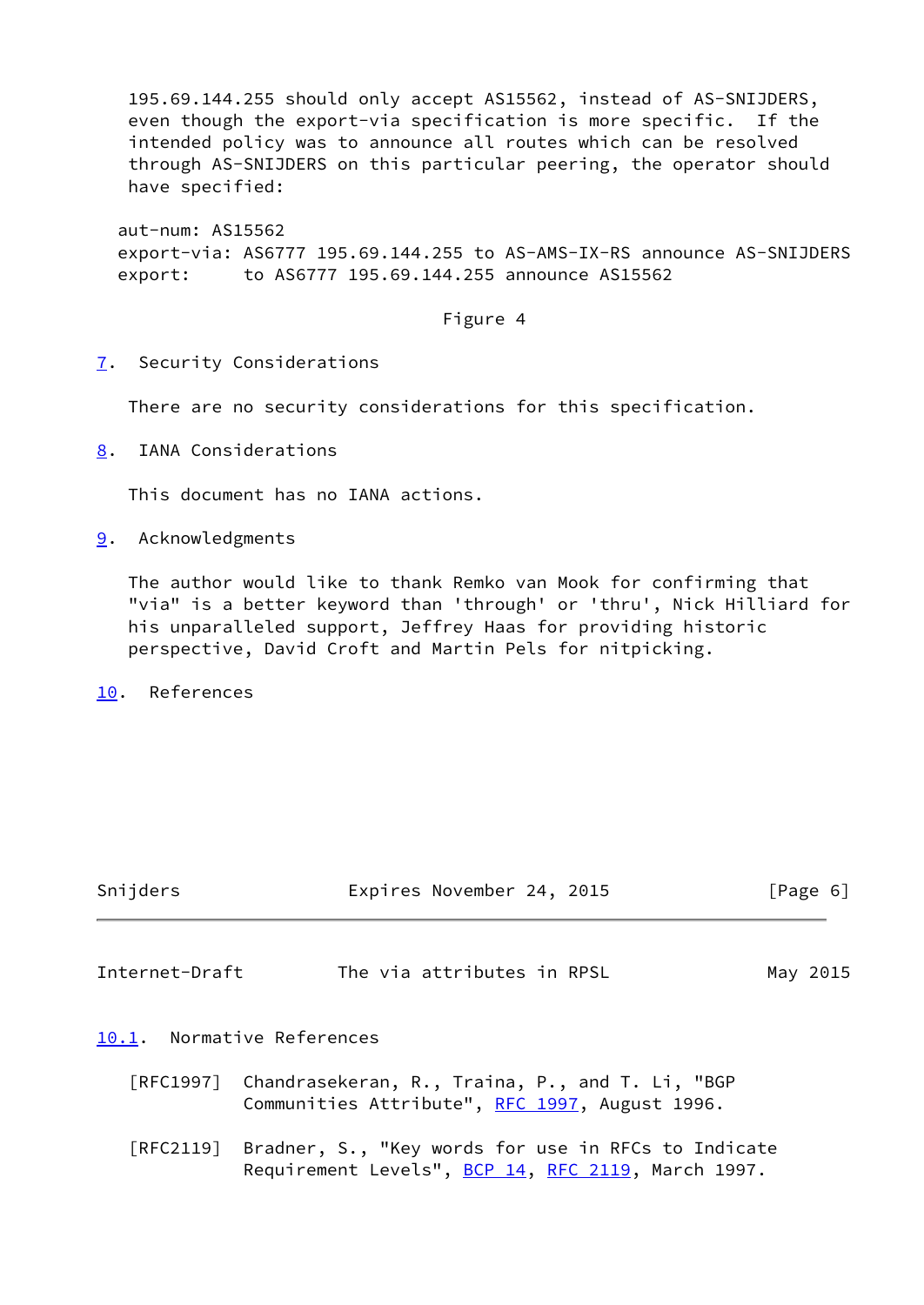- [RFC2622] Alaettinoglu, C., Villamizar, C., Gerich, E., Kessens, D., Meyer, D., Bates, T., Karrenberg, D., and M. Terpstra, "Routing Policy Specification Language (RPSL)", [RFC 2622,](https://datatracker.ietf.org/doc/pdf/rfc2622) June 1999.
- [RFC4012] Blunk, L., Damas, J., Parent, F., and A. Robachevsky, "Routing Policy Specification Language next generation (RPSLng)", [RFC 4012](https://datatracker.ietf.org/doc/pdf/rfc4012), March 2005.
- <span id="page-7-0"></span>[10.2](#page-7-0). Informative References

<span id="page-7-2"></span> [I-D.ietf-idr-ix-bgp-route-server] Jasinska, E., Hilliard, N., Raszuk, R., and N. Bakker, "Internet Exchange Route Server", [draft-ietf-idr-ix-bgp](https://datatracker.ietf.org/doc/pdf/draft-ietf-idr-ix-bgp-route-server-02) [route-server-02](https://datatracker.ietf.org/doc/pdf/draft-ietf-idr-ix-bgp-route-server-02) (work in progress), February 2013.

<span id="page-7-1"></span>[Appendix A.](#page-7-1) Grammar Rules

 Note that only 'via' specific grammar rules have been listed. Currently two routing registry whois daemons have support for the 'via' attributes: IRRd 3.0.7 and RIPE Whois Server 1.71.

%type <string> line\_autnum %type <string> attr\_autnum %type <string> attr\_import\_via %type <string> attr\_export\_via

%token T\_IV\_KEY // \*\*\* import-via: \*\*\* %token T\_EV\_KEY // \*\*\* export-via: \*\*\* %token T\_AFI T\_PROTOCOL T\_WORD T\_INTO T\_EXCEPT T\_REFINE %token T\_ACCEPT T\_ANNOUNCE T\_TO T\_FROM T\_PRNGNAME

line\_autnum: attr\_autnum | attr\_import\_via | attr\_export\_via

attr\_import\_via: T\_IV\_KEY attr\_import\_syntax

attr\_import\_syntax: opt\_protocol\_from opt\_protocol\_into import\_simple

| Snijders       | Expires November 24, 2015  | [Page 7] |
|----------------|----------------------------|----------|
| Internet-Draft | The via attributes in RPSL | May 2015 |

| opt\_protocol\_from opt\_protocol\_into afi\_import\_exp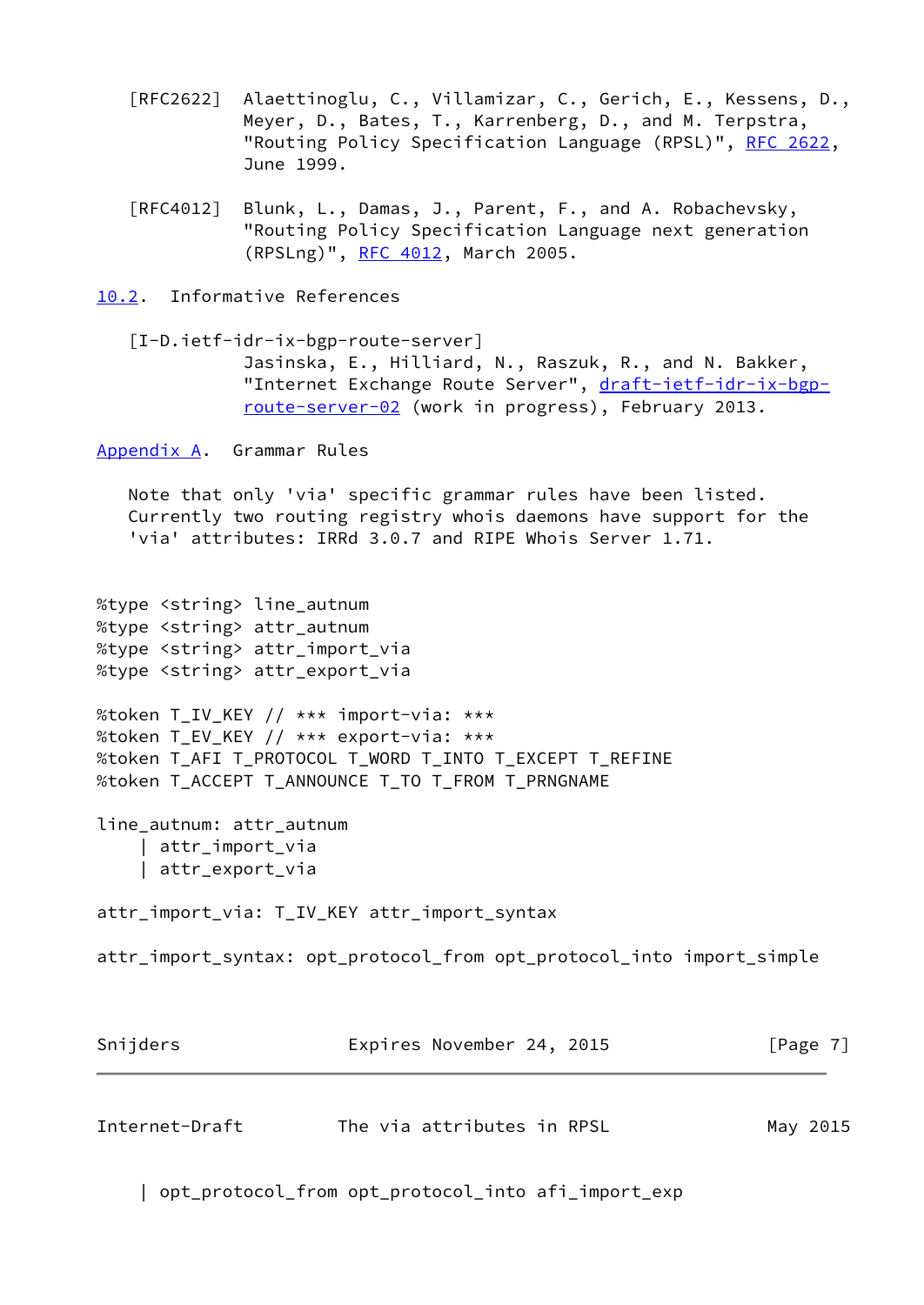```
attr_export_via: T_EV_KEY attr_export_syntax
attr_export_syntax: opt_protocol_from opt_protocol_into export_simple
     | opt_protocol_from opt_protocol_into afi_export_exp
opt_afi_specification:
     | T_AFI afi_list
afi_list: afi_token
     | afi_list ',' afi_token
afi_token: afi_name
opt_protocol_from:
     | T_PROTOCOL T_WORD
opt_protocol_into:
     | T_INTO T_WORD
import_simple: opt_afi_specification import_factor
export_simple: opt_afi_specification export_factor
afi_import_exp: opt_afi_specification import_exp
afi_export_exp: opt_afi_specification export_exp
import_exp: import_term
     | import_term T_EXCEPT afi_import_exp
     | import_term T_REFINE afi_import_exp
import_factor_list: import_factor ';'
     | import_factor_list import_factor ';'
import_term: import_factor ';'
     | '{' import_factor_list '}'
export_exp: export_term
     | export_term T_EXCEPT afi_export_exp
     | export_term T_REFINE afi_export_exp
export_factor_list: export_factor ';'
     | export_factor_list export_factor ';'
export_term: export_factor ';'
     | '{' export_factor_list '}'
```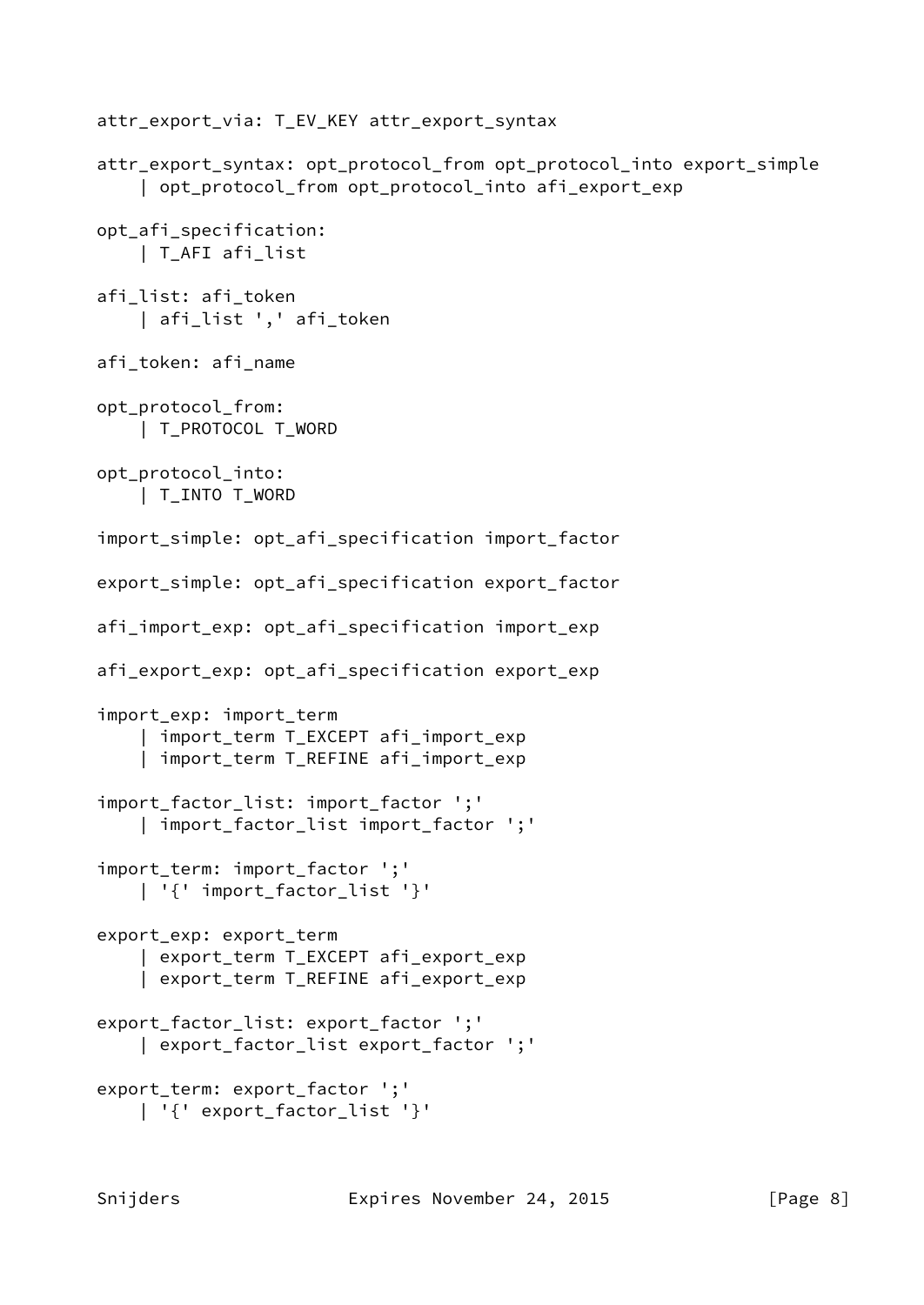<span id="page-9-1"></span>import\_factor: import\_peering\_action\_list T\_ACCEPT filter

export factor: export peering action list T\_ANNOUNCE filter

peering: as\_expression opt\_router\_expression opt\_router\_expression\_with\_at | T\_PRNGNAME

// Below are two grammar rules that actually differ // from mp-import: + mp-export:

import\_peering\_action\_list: peering T\_FROM peering opt\_action | import\_peering\_action\_list peering T\_FROM peering opt\_action

export\_peering\_action\_list: peering T\_TO peering opt\_action | export\_peering\_action\_list peering T\_TO peering opt\_action

## Figure 5

<span id="page-9-0"></span>[Appendix B.](#page-9-0) TODO

(RFC Editor - this Appendix can be removed upon publication as RFC)

1. Add python parser example based on Grako EBNF.

<span id="page-9-2"></span>[Appendix C.](#page-9-2) Document Change Log

(RFC Editor - this Appendix can be removed upon publication as RFC)

- 1. Initial document.
- 2. Changes to [draft-snijders-rpsl-via-01.txt](https://datatracker.ietf.org/doc/pdf/draft-snijders-rpsl-via-01.txt)
	- A. Moved from adding a new RPSL keyword to a new RPSL attribute to improve backwards compatibility.
- 3. Changes to [draft-snijders-rpsl-via-02.txt](https://datatracker.ietf.org/doc/pdf/draft-snijders-rpsl-via-02.txt)
	- A. Added grammar appendix.
	- B. Added section about Ambiguity Resolution.
- 4. Changes to [draft-snijders-rpsl-via-03.txt](https://datatracker.ietf.org/doc/pdf/draft-snijders-rpsl-via-03.txt)
	- A. Updated current IRR implementations.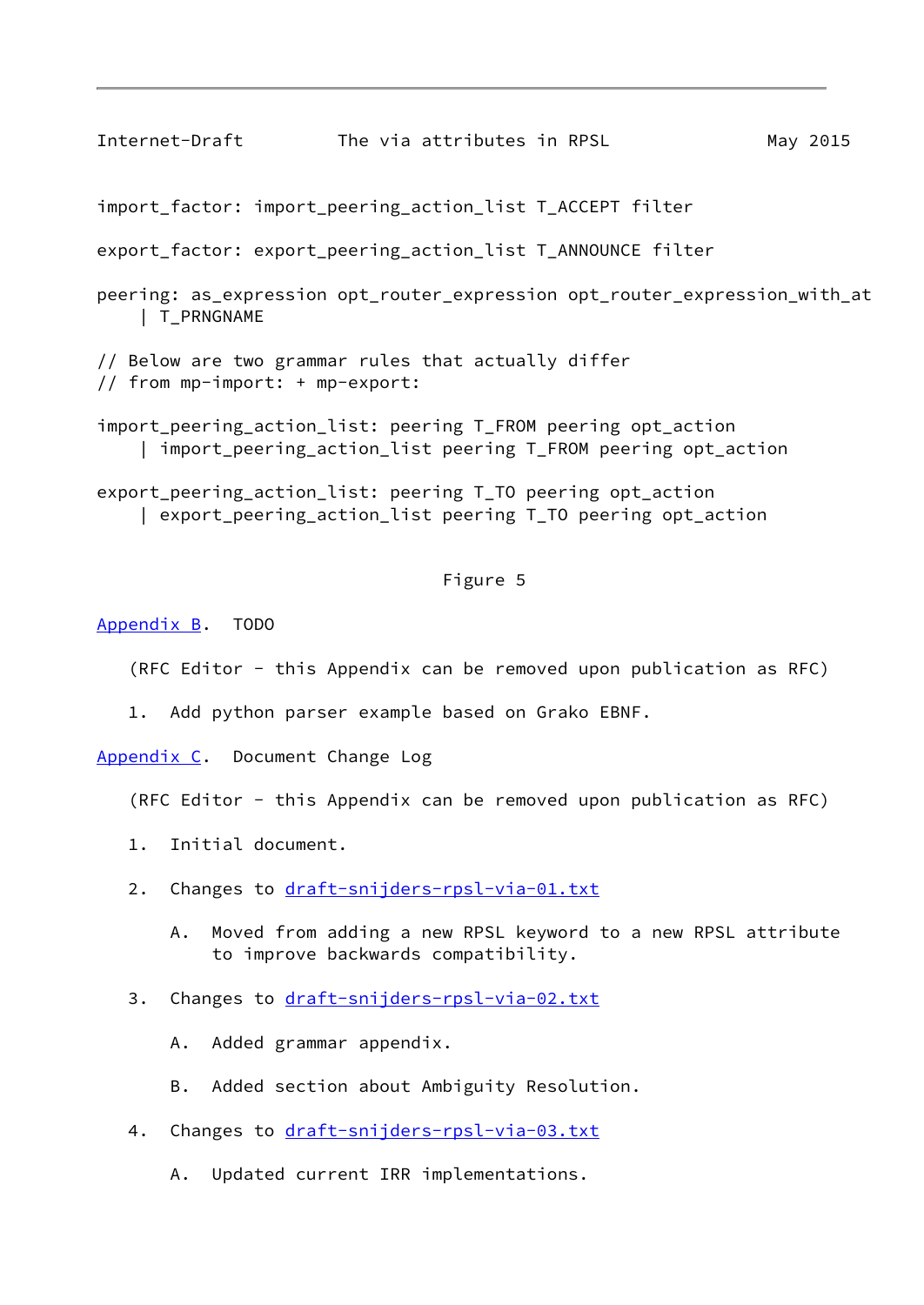5. Changes to [draft-grow-rpsl-via-01.txt](https://datatracker.ietf.org/doc/pdf/draft-grow-rpsl-via-01.txt)

<span id="page-10-0"></span>

| Snijders                                                                                                    | Expires November 24, 2015  | [Page 9] |
|-------------------------------------------------------------------------------------------------------------|----------------------------|----------|
| Internet-Draft                                                                                              | The via attributes in RPSL | May 2015 |
| Α.                                                                                                          | Bump version - add TODO.   |          |
| Author's Address                                                                                            |                            |          |
| Job Snijders<br><b>NTT</b><br>Theodorus Majofskistraat 100<br>Amsterdam 1065 SZ<br>NL<br>Email: job@ntt.net |                            |          |